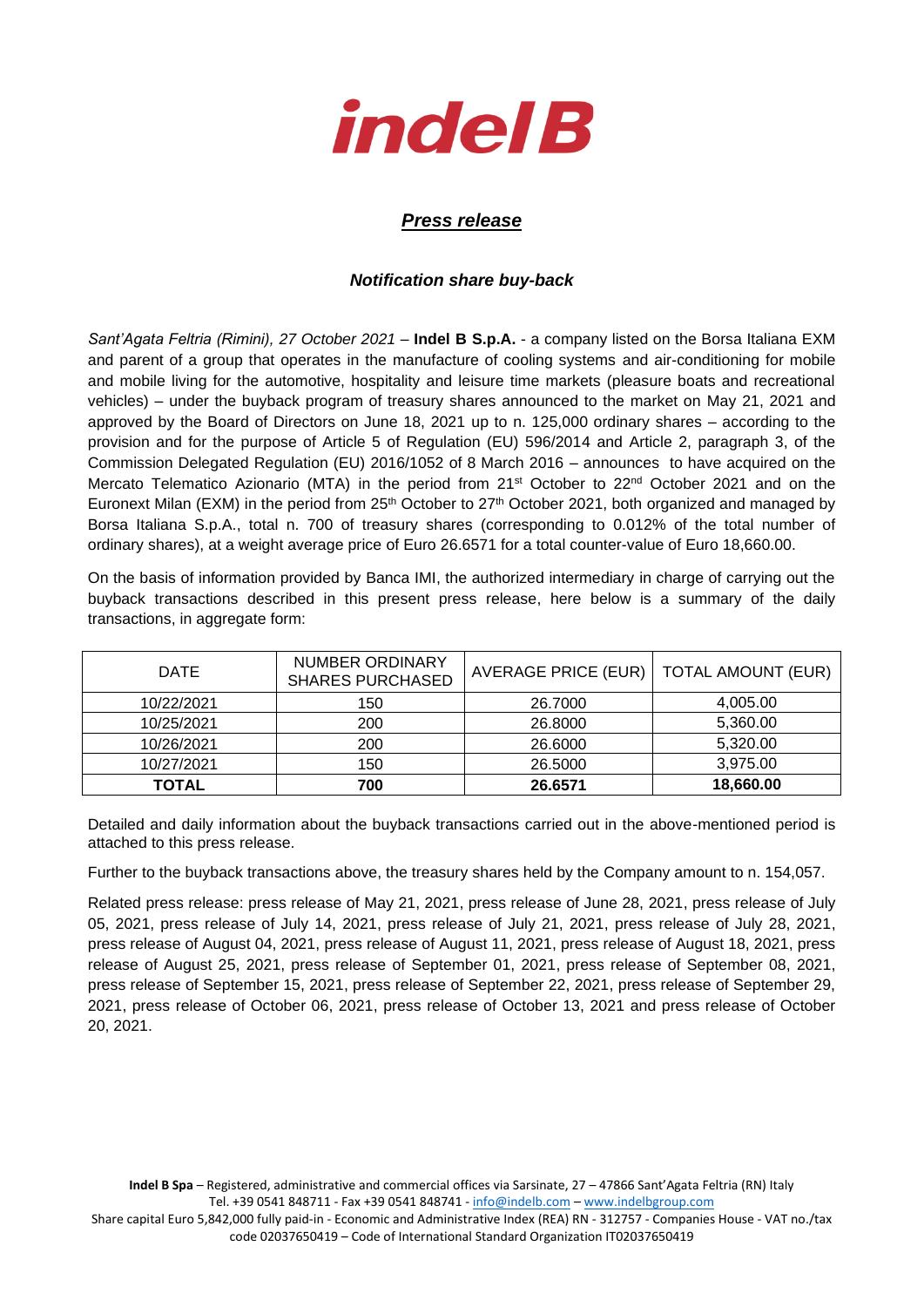This press release is available to the public at the Company's registered office, at Borsa Italiana, on the storage mechanism authorised by Consob "**1info**" [\(www.1info.it\)](file:///C:/Users/ddelietovollaro/AppData/Local/Microsoft/Windows/INetCache/Content.Outlook/T87B94UR/www.1info.it) and in the specific sections of the website [www.indelbgroup.com.](http://www.indelbgroup.com/) \* \* \*

*Indel B S.p.A. is a company listed on the EXM segment of the Italian stock exchange and is controlled by AMP.FIN S.r.l., in turn held entirely by the Berloni family. Indel B S.p.A. heads an important Group that operates worldwide and has been active for the last 50 years in the mobile cooling sector applicable to the Automotive, Leisure time and Hospitality cooling segments. The Group also operates in mobile climate control, with specific reference to the Automotive market, represented by commercial vehicles, minibuses, ambulances, agricultural and earth-moving machinery, and in the Cooling Appliances sector, which mainly comprises cellars for storing wine and small refrigerators for storing milk. The company has a market cap of approximately Euro 155 million.*

## **Contact details**

| <b>INDEL B</b>                | <b>POLYTEMS HIR</b>            | <b>FAST-COM</b>                |
|-------------------------------|--------------------------------|--------------------------------|
| Controller & IR               | IR e Comunicazione Finanziaria | <b>Media Relations</b>         |
| Elisabetta Benazzi            | Bianca Fersini Mastelloni      | Paolo Santagostino             |
| +39 0541 848 784              | +39 06.69923324; +39 336742488 | +39 349 3856585                |
| elisabetta.benazzi@indelb.com | b.fersini@polytemshir.it       | paolo.santagostino@fast-com.it |
|                               |                                |                                |